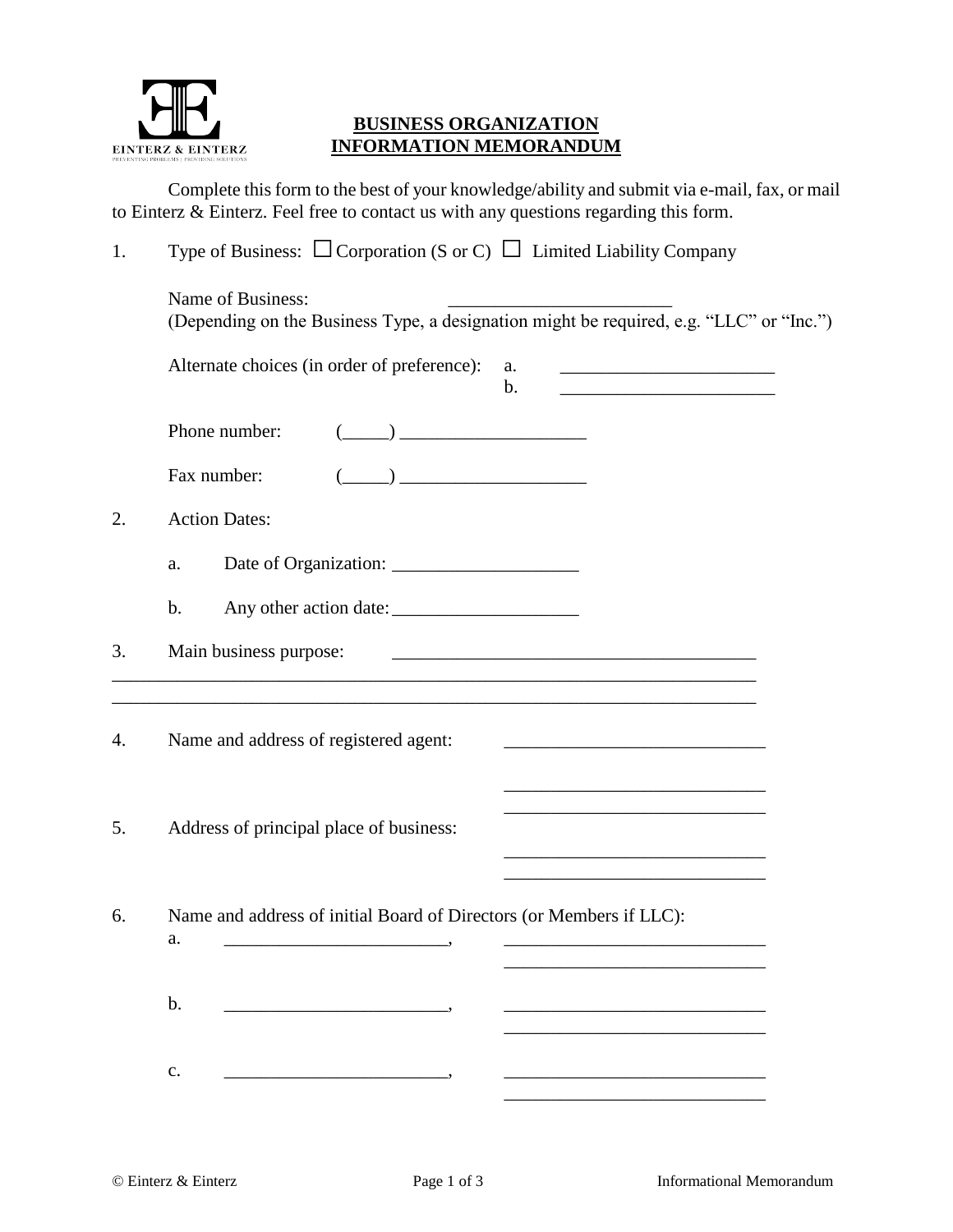| 7.  |                                                                                                                                                         | Name and address of one (1) or more organizers/incorporators: |     |             |               |  |
|-----|---------------------------------------------------------------------------------------------------------------------------------------------------------|---------------------------------------------------------------|-----|-------------|---------------|--|
| 8.  |                                                                                                                                                         | Minimum number of directors/members:                          |     |             |               |  |
| 9.  | Maximum number of directors/members:                                                                                                                    |                                                               |     |             |               |  |
| 10. | Annual meeting date for directors and shareholders: _____________________________                                                                       |                                                               |     |             |               |  |
| 11. | Number of shares/units to be authorized:                                                                                                                |                                                               |     |             |               |  |
| 12. | Shareholder/Member information:                                                                                                                         |                                                               |     |             |               |  |
|     |                                                                                                                                                         | <b>Name and Address</b>                                       | SS# | # of Shares | Cash/Property |  |
| 13. | <b>Name</b>                                                                                                                                             | Officer information:                                          |     | Office      |               |  |
| 14. | Name of depository bank:                                                                                                                                |                                                               |     |             |               |  |
|     | a.                                                                                                                                                      | Who is to sign checks?                                        |     |             |               |  |
|     | Who is to sign notes, mortgages, bills of exchange, acceptance?<br>$\mathbf b$ .                                                                        |                                                               |     |             |               |  |
| 15. | If Corporation, Subchapter S election: _______ Yes ______ No                                                                                            |                                                               |     |             |               |  |
| 16. | Taxable/Fiscal year of business:<br><u> 1989 - Johann Barn, mars ann an t-Amhain an t-Amhain an t-Amhain an t-Amhain an t-Amhain an t-Amhain an t-A</u> |                                                               |     |             |               |  |